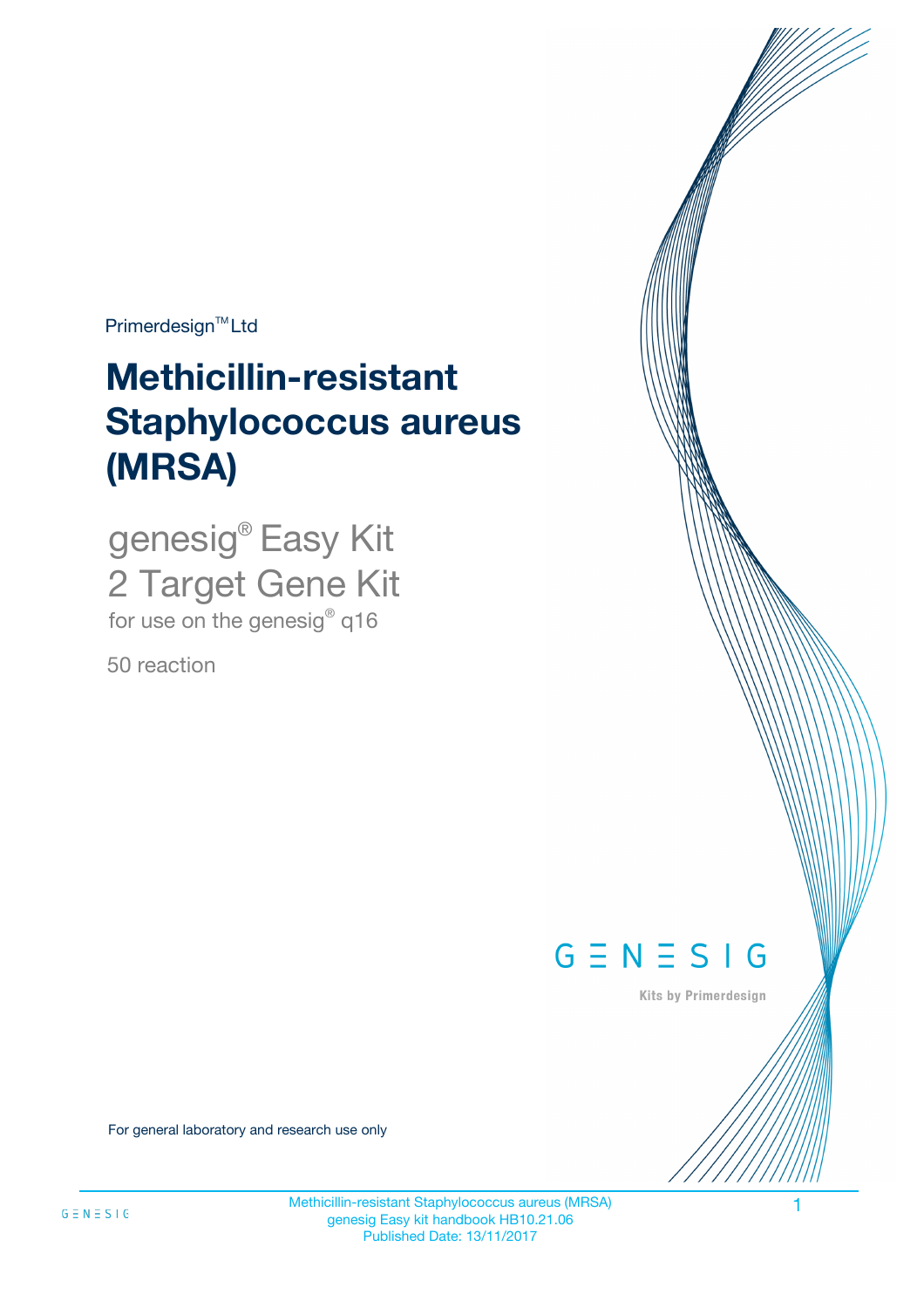## genesi $\mathcal{G}^{\!\scriptscriptstyle\mathrm{P}}$  Easy: at a glance guide

#### **For each DNA test**

| Component         | <b>Volume</b>   | Lab-in-a-box pipette |  |
|-------------------|-----------------|----------------------|--|
| mecA reaction mix | 10 <sub>µ</sub> |                      |  |
| Your DNA sample   | $10 \mu$        |                      |  |

| Component                | <b>Volume</b>   | Lab-in-a-box pipette |  |
|--------------------------|-----------------|----------------------|--|
| <b>FEMB</b> reaction mix | 10 <sub>µ</sub> |                      |  |
| Your DNA sample          | 10 <sub>µ</sub> |                      |  |

#### **For each positive control**

| Component                 | Volume   | Lab-in-a-box pipette |  |
|---------------------------|----------|----------------------|--|
| mecA reaction mix         | 10 µl    |                      |  |
| Positive control template | $10 \mu$ |                      |  |

| Component                 | <b>Volume</b> | Lab-in-a-box pipette |  |
|---------------------------|---------------|----------------------|--|
| FEMB reaction mix         | 10 µl         |                      |  |
| Positive control template | 10 µl         |                      |  |

#### **For each negative control**

| Component         | <b>Volume</b>   | Lab-in-a-box pipette |  |
|-------------------|-----------------|----------------------|--|
| mecA reaction mix | $10 \mu$        |                      |  |
| <b>Water</b>      | 10 <sub>µ</sub> |                      |  |

| Component         | <b>Volume</b>   | Lab-in-a-box pipette |  |
|-------------------|-----------------|----------------------|--|
| FEMB reaction mix | 10 <sub>µ</sub> |                      |  |
| <b>Water</b>      | 10 <sub>µ</sub> |                      |  |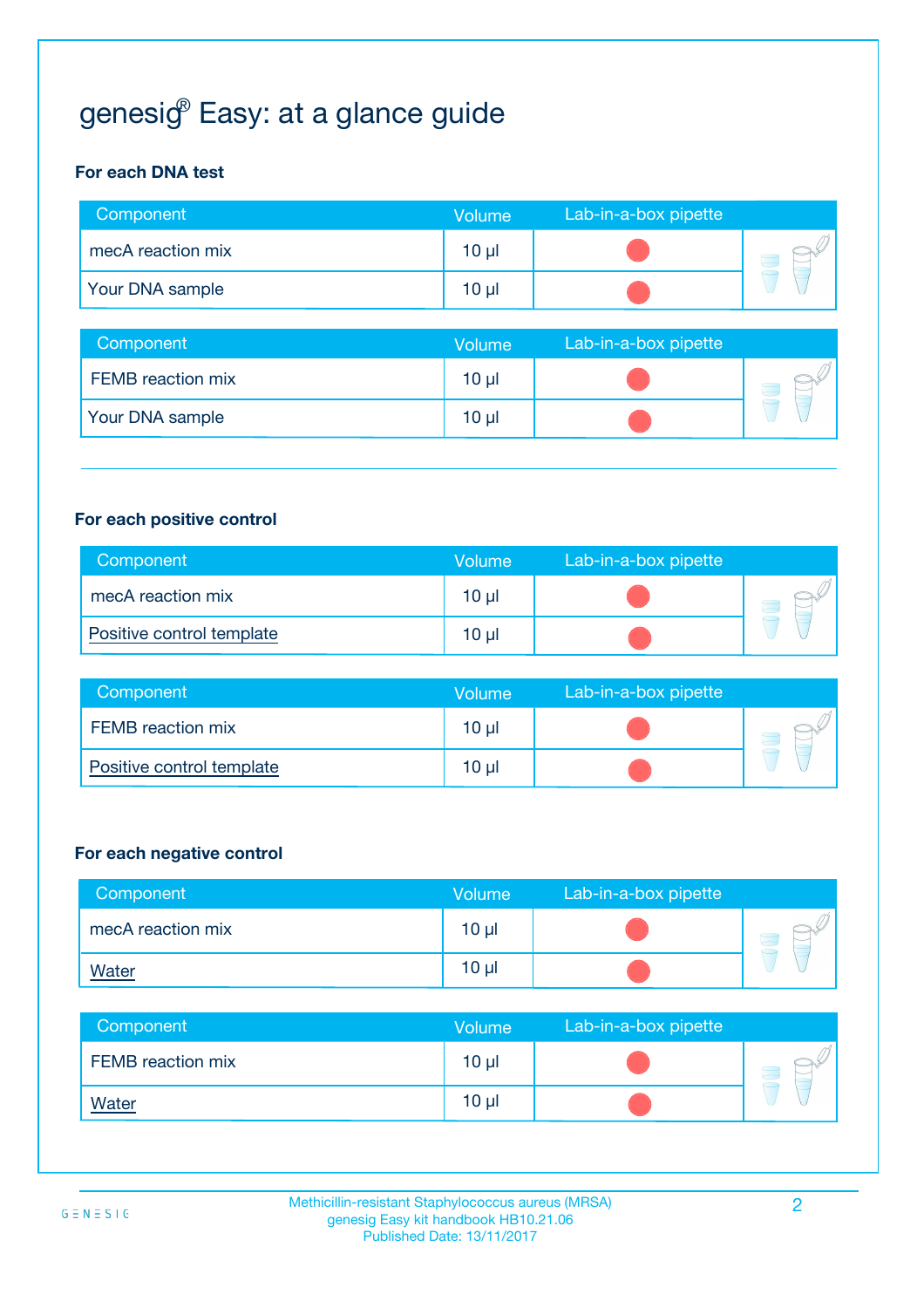## Kit Contents



## Reagents and equipment to be supplied by the user

#### **genesig® q16 instrument**

#### **genesig® Easy DNA/RNA Extraction Kit**

This kit is designed to work well with all processes that yield high quality DNA but the genesig Easy extraction method is recommended for ease of use.

#### **genesig® Lab-In-A-Box**

The genesig Lab-In-A-Box contains all of the pipettes, tips and racks that you will need to use a genesig Easy kit. Alternatively if you already have these components and equipment these can be used instead.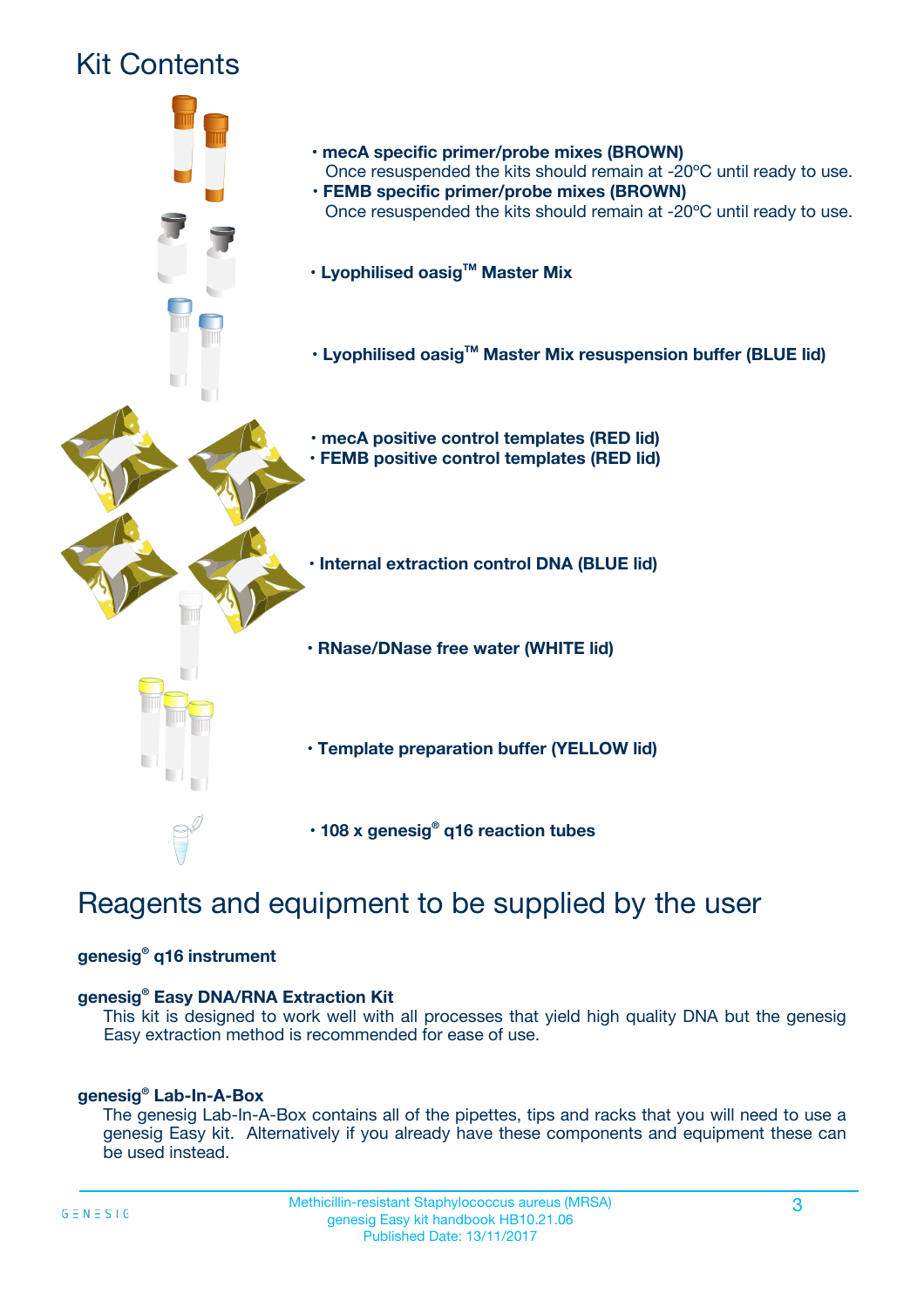## Step-by-step guide

## 1. Create your reaction mix



This step must be performed for both primer/probe mixes.

Use the blue pipette to transfer 500µl**\*** of the oasig Master Mix resuspension buffer into the tube of lyophilised oasig Master Mix and mix well by gently swirling. Then transfer all of that Master Mix into the brown tube labelled mecA or FEMB primers/probe.

**\***Transfering 525µl of the oasig Master Mix resuspension buffer to your oasig Master Mix (instead of the 500µl recommended above) will enable you to take full advantage of the 50 reactions by accounting for volume losses during pipetting. In order to do so with the genesig Easy fixed volume pipettes use 1x blue, 2x red and 1x grey pipettes to make the total volume. Please be assured that this will not adversely affect the efficiency of the test.

Cap and shake tube to mix. A thorough shake is essential to ensure that all components are resuspended. **Failure to mix well can produce poor kit performance.**

Leave to stand for 5 minutes. Now your reaction mix is ready to use.

Store the reaction mix in the freezer from hereon.

#### Top tip

- Ensure that the reaction mix is mixed thoroughly before each use by shaking.
- **•** Once resuspended do not expose genesig Easy kit to temperatures above -20°C for longer than 30 minutes at a time.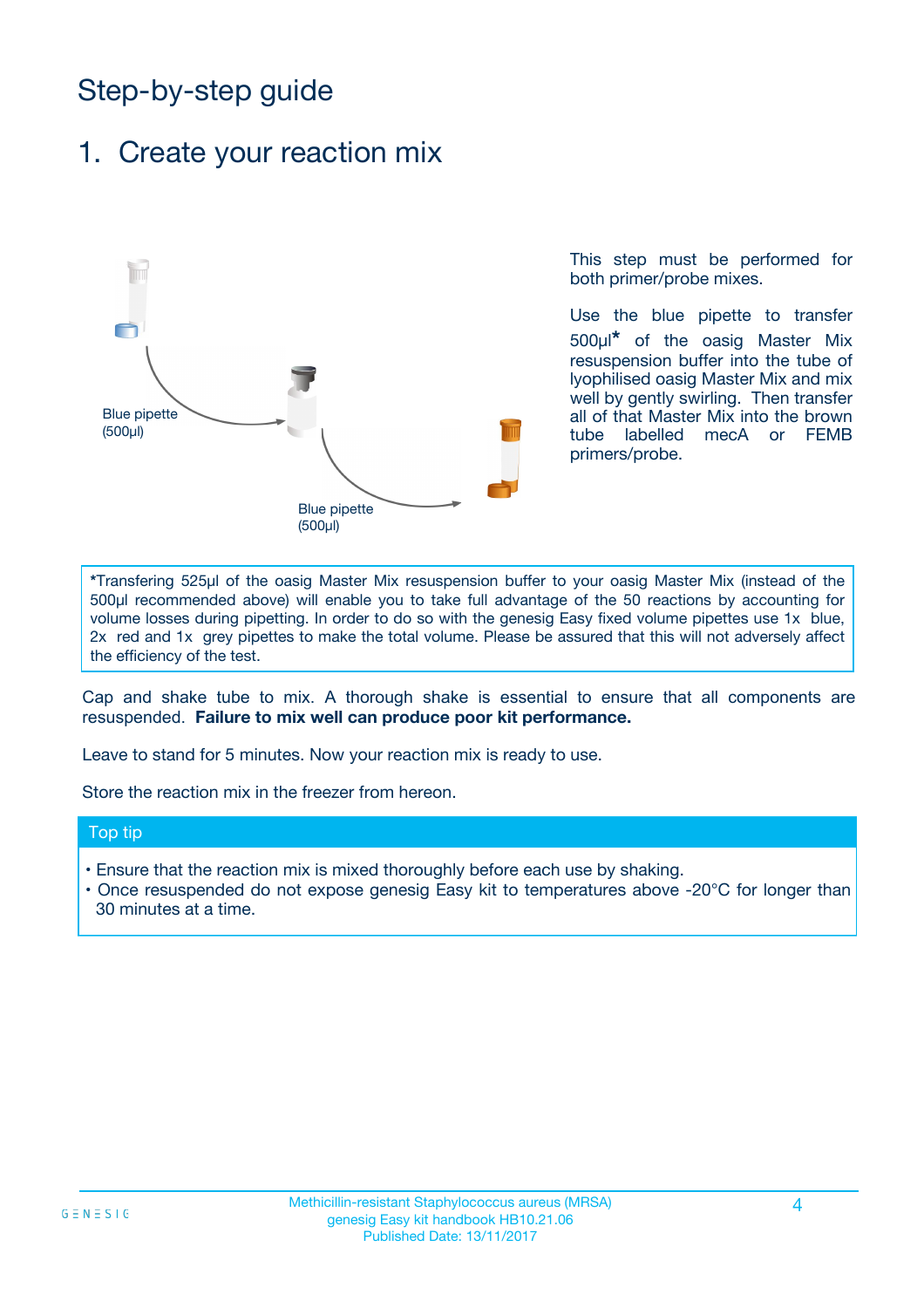## 2. Internal extraction control



Use the blue pipette to transfer 1000µl (2 x 500µl) of template preparation buffer into the Internal Extraction Control DNA tube. Cap and shake tube to mix.

Your kit contains Internal Extraction Control DNA. This is added to your biological sample at the beginning of the DNA extraction process. It is extracted along with the DNA from your target of interest. The q16 will detect the presence of this Internal Extraction Control DNA at the same time as your target. This is the ideal way to show that your DNA extraction process has been successful.

#### **If using an alternative extraction kit:**

Use the red pipette to transfer 10µl of Internal Extraction Control DNA to your sample **after** the lysis buffer has been added then follow the rest of the extraction protocol.

#### **If using samples that have already been extracted:**

Use the grey pipette to transfer 5µl of Internal Extraction Control DNA to your extracted sample.

### 3. Add reaction mix to all reaction tubes



For each reaction to be run, use the red pipette to add 10µl of your mecA or FEMB reaction mix to every tube.

#### Top tip

- Always pipette the reaction mix directly into the bottom of the tube.
- You can label the tube lids to aid your reaction setup but avoid labelling tube sides.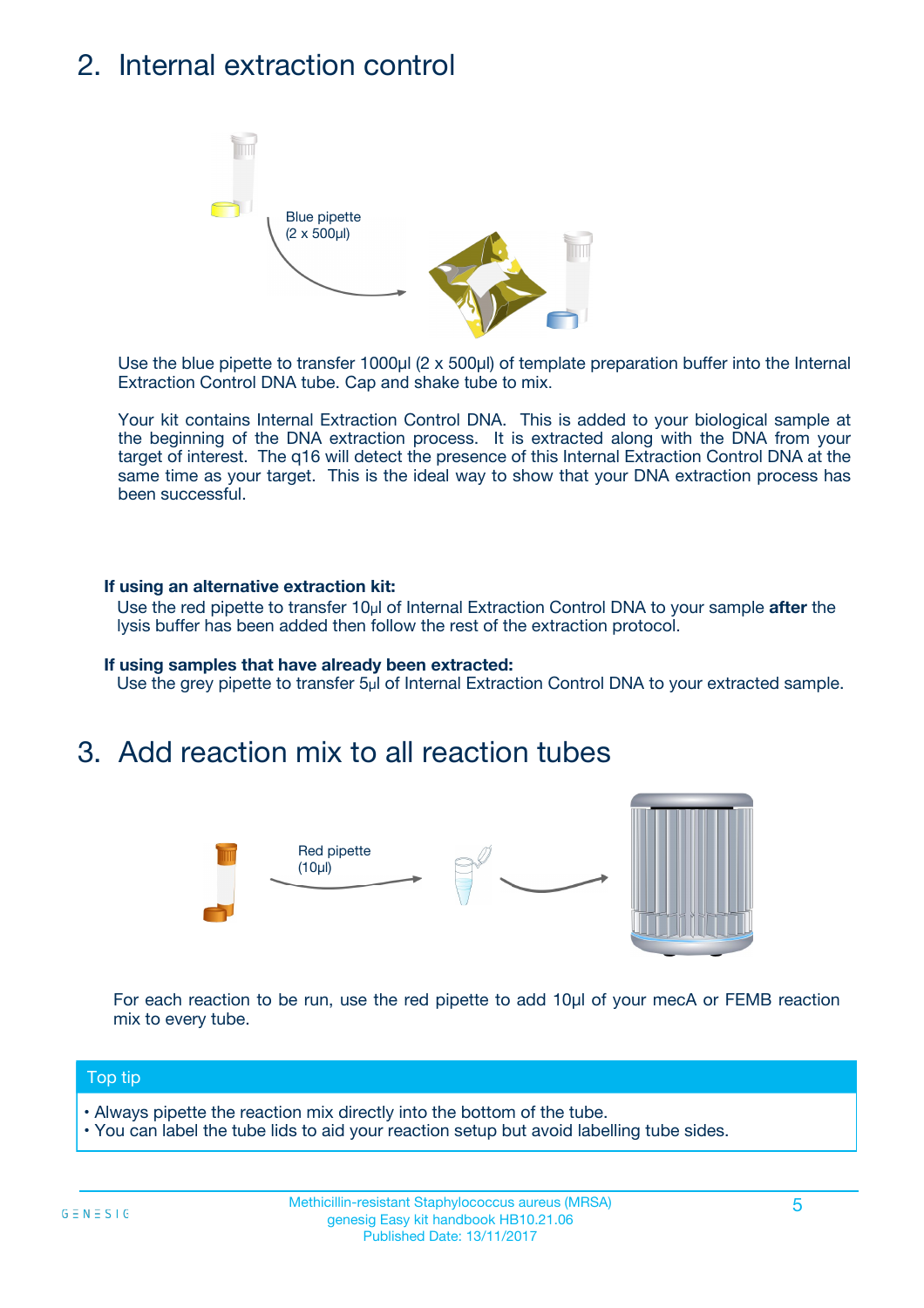## 4. Negative control



For each test you will require a negative control. Instead of DNA, water is used. This sample should prove negative thus proving that all of your positive samples really are positive.

To create a negative control reaction simply use the red pipette to add 10µl of the water to the required reaction tubes. Close these tubes after adding the water.

Because some genesig kit targets are common in the environment you may occasionally see a "late" signal in the negative control. The q16 software will take this into account accordingly.

#### Top tip

**•** Always add the water to the side of the tube to reduce the introduction of bubbles.

### 5. Set up a test



For each sample you wish to analyse, use the red pipette to add 10µl of your DNA sample to the required reaction tubes. Close these tubes after adding the sample. Always change pipette tips between samples.

#### Top tip

**•** Always add the DNA sample to the side of the tube to reduce the introduction of bubbles.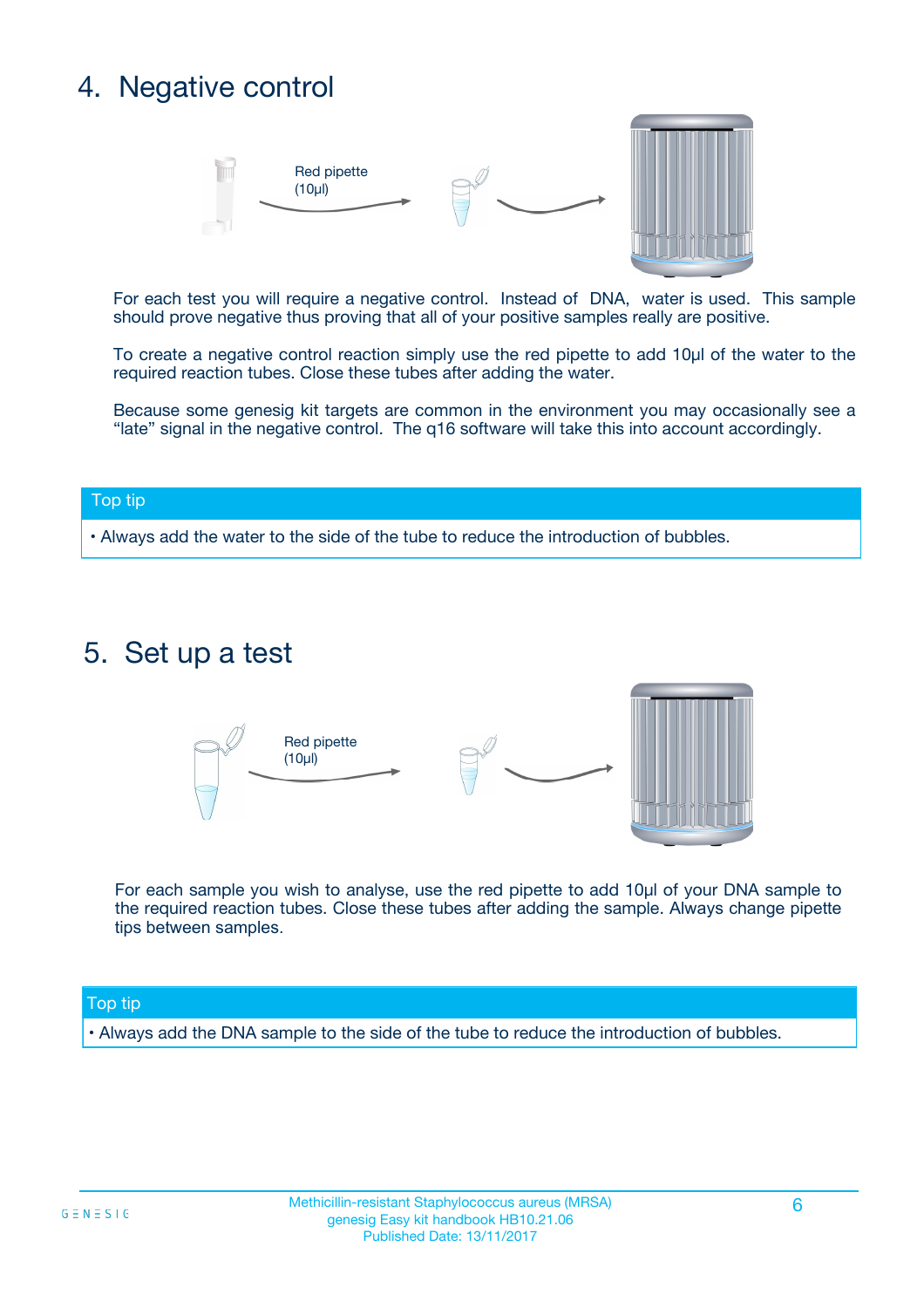## 6. Positive control



Use the blue pipette to transfer 1000µl (2 x 500µl) of template preparation buffer into each of the positive control template tubes. Cap and shake tube to mix.

Each time you run a test you will require a positive control. This is a small portion of DNA from your target of interest. It serves two purposes:

1. It will always test positive so it shows that everything is working as it should be.

2. The q16 software knows how much DNA is present in the positive control. So it can automatically compare your sample of interest with the positive control to calculate the amount of target DNA in your sample.

To create a positive control reaction, simply use 10µl of the positive control instead of your DNA sample.



Take great care when setting up your positive control. The positive control template has the potential to give you a false positive signal in your other samples. Set positive controls up last after all other sample tubes are closed. Always change pipette tips between samples. You may even choose to set up positive controls in a separate room.

#### Top tip

**•** Always add the positive control to the side of the tube to reduce the introduction of bubbles.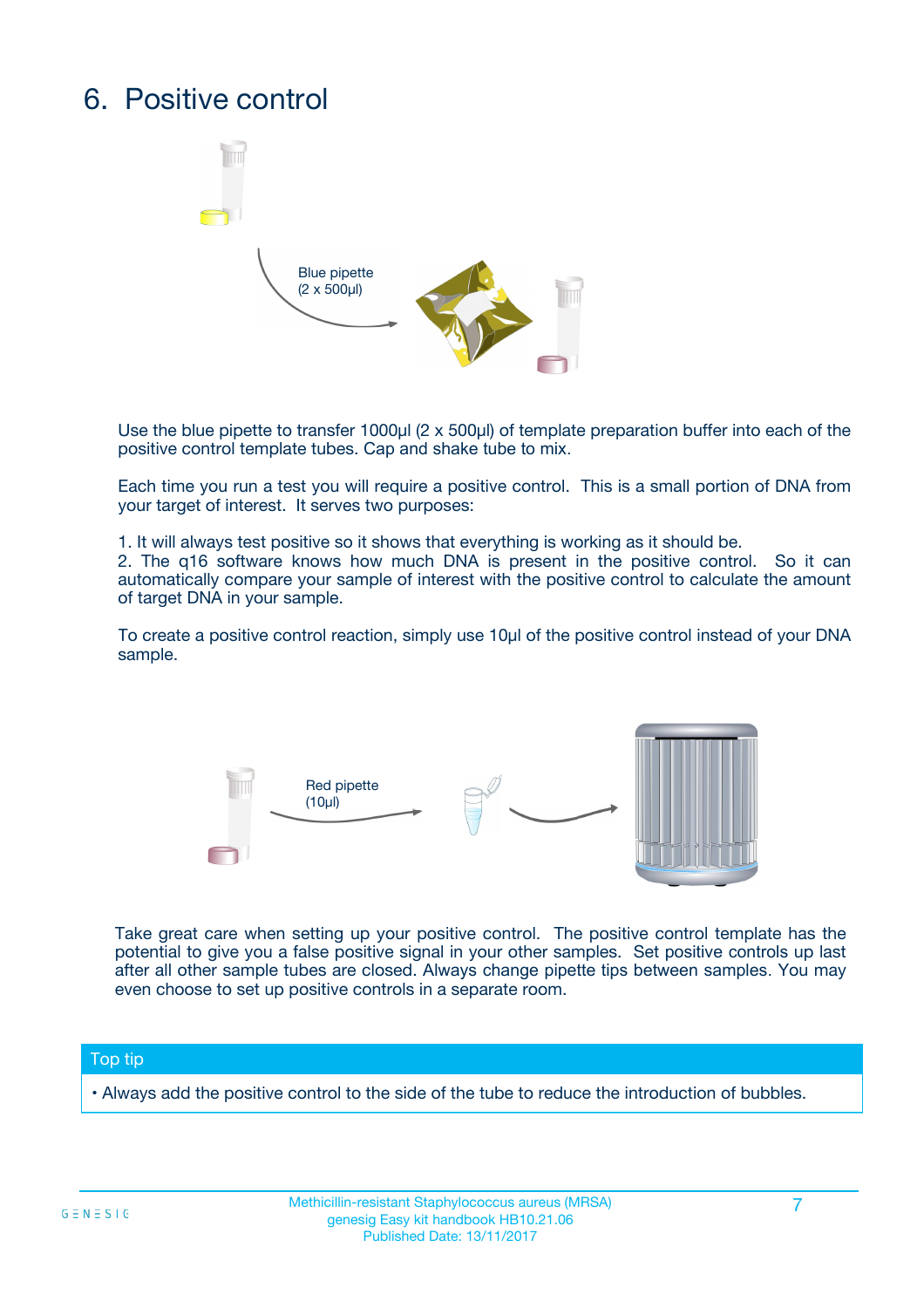## 7. Running the test

Place the tubes into the correct positions in your q16 as defined by the software, this may include positioning of empty tubes to ensure that the q16 lid is balanced. The run can then be started.

|                                                                                                                              | <b>Open Experiments:</b><br>Unsaved (New Experiment 2<br>$\overline{\phantom{a}}$ | Save<br><b>D</b> Open<br><b>B</b> New | Save As                      | <b>C</b> Close<br><b>&amp; Configuration</b> | $G \equiv N \equiv S \mid G$ |
|------------------------------------------------------------------------------------------------------------------------------|-----------------------------------------------------------------------------------|---------------------------------------|------------------------------|----------------------------------------------|------------------------------|
| Stages:                                                                                                                      | <b>Setup</b><br><b>Results</b>                                                    |                                       |                              |                                              |                              |
| <b>Notes</b>                                                                                                                 |                                                                                   | <b>Samples</b>                        |                              | <b>Tests</b>                                 |                              |
|                                                                                                                              | <b>Name and Details</b>                                                           | Color<br>Name                         | Note                         | Color<br>Name                                | Note                         |
|                                                                                                                              | New Experiment 2017-10-26 11:06                                                   | Sample 1                              | 4                            | Test 1                                       | 条                            |
|                                                                                                                              | Kit type: genesig® Easy Target Detection kit                                      | Sample 2                              |                              |                                              |                              |
|                                                                                                                              | Instrument Id.:                                                                   | Sample 3                              | $\qquad \qquad \blacksquare$ |                                              | $\qquad \qquad \blacksquare$ |
|                                                                                                                              | <b>Run Completion Time:</b>                                                       | Sample 4                              |                              |                                              |                              |
| <b>Notes</b>                                                                                                                 | $\blacktriangle$                                                                  | Sample 5                              | ♦                            |                                              |                              |
|                                                                                                                              |                                                                                   |                                       |                              |                                              | 借                            |
|                                                                                                                              |                                                                                   |                                       |                              |                                              |                              |
|                                                                                                                              |                                                                                   |                                       |                              |                                              |                              |
|                                                                                                                              |                                                                                   |                                       | ⊕                            |                                              |                              |
|                                                                                                                              | $\overline{\mathbf{v}}$                                                           |                                       |                              |                                              |                              |
|                                                                                                                              |                                                                                   |                                       |                              | Run                                          |                              |
|                                                                                                                              | Test                                                                              | Sample                                |                              | <b>Run Status</b>                            |                              |
|                                                                                                                              | Test <sub>1</sub>                                                                 | Negative Control                      | $\blacktriangle$             |                                              |                              |
|                                                                                                                              | Test 1                                                                            | <b>Positive Control</b>               |                              |                                              |                              |
|                                                                                                                              | Test 1                                                                            | Sample 1                              |                              |                                              |                              |
|                                                                                                                              | Test 1                                                                            | Sample 2                              |                              | Show full log                                |                              |
|                                                                                                                              | Test 1                                                                            | Sample 3                              |                              | <b>Run Control</b>                           |                              |
|                                                                                                                              | Test 1                                                                            | Sample 4                              |                              |                                              |                              |
| <b>Well Contents</b><br>Pos.<br>1<br>$\overline{2}$<br>$\overline{\mathbf{3}}$<br>$\overline{4}$<br>5<br>6<br>$\overline{7}$ | Test 1                                                                            | Sample 5                              |                              |                                              | ₩                            |

#### Top tip

- Before loading tubes into the q16, check for bubbles! Flick the bottom of the tubes to remove any bubbles that may have formed during the test setup.
- Apply centrifugal force with a sharp wrist action to ensure all solution is at the bottom of the reaction tube.
- When repeating a test you can use a previous file as a template by clicking 'open' then selecting File name > Files of Type > Experiment file as template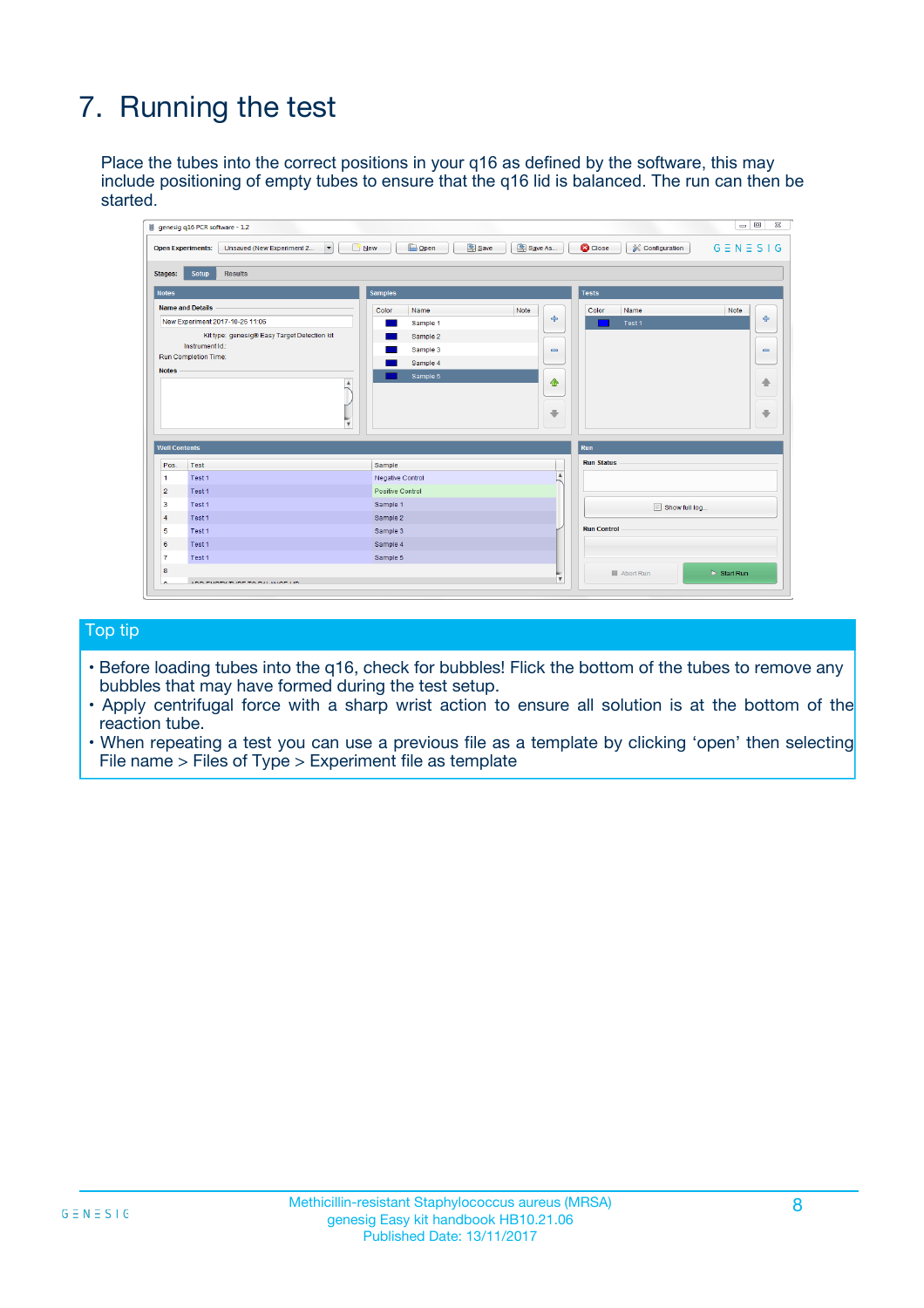### What do my results mean?

Analysis of your data is carried out automatically by the genesig q16. The following information is designed to help you fully understand a result or to troubleshoot:

The kit contains two primer and probe sets. The FEMB primer and probe set are designed to detect all Staphylococcus aureus sequences regardless of the antibiotic resistance profile. The MecA primer and probe set is specific to the mobile genetic element that contains the MecA antibiotic research gene. Samples that test positive for MecA and FEMB are confirmed to contain the MRSA stain. Samples that test positive for MecA but are negative for FEMB indicate that the MecA element has been detected in an alternative bacterial strain.

### "Positive"

#### **Explanation**

Your sample has produced a positive result. Your target of interest is present and you can use the reported quantity. As this is a two target gene kit, both target genes must be positive to confirm the test as a genuine positive.

"Negative"

#### **Explanation**

Your sample has produced a negative result. The target is not present in your sample.

### "Test contaminated"

#### **Explanation**

The Negative Control should be completely free of any DNA. If you see this error message it means that at some point during the setup, the Negative Control has been contaminated with DNA and has given a positive signal. This contamination has invalidated the test. The Positive Control and your test samples are both possible sources of contaminating DNA. The genesig q16 reaction tubes from previous runs will also contain very high amounts of DNA so it is important that these are carefully disposed of after the run is completed and NEVER OPENED. It may be the case that your kits have become contaminated which will lead to the same problem occurring repeatedly.

#### **Solutions**

1. Clean your working area using a commercial DNA remover solution to ensure the area is DNA free at the start of your run and re-run the test

2. If the problem persists then the kit has become contaminated and it will have to be discarded and replaced with a new kit. When you open the new kit, run a simple test to show that changing the kit has solved the problem. Prepare a test which includes only the Positive Control, the Negative Control and one 'mock sample'. For the 'mock sample' add water instead of any sample DNA. The result for the Negative Control and the mock sample should be negative indicating that contamination is no longer present.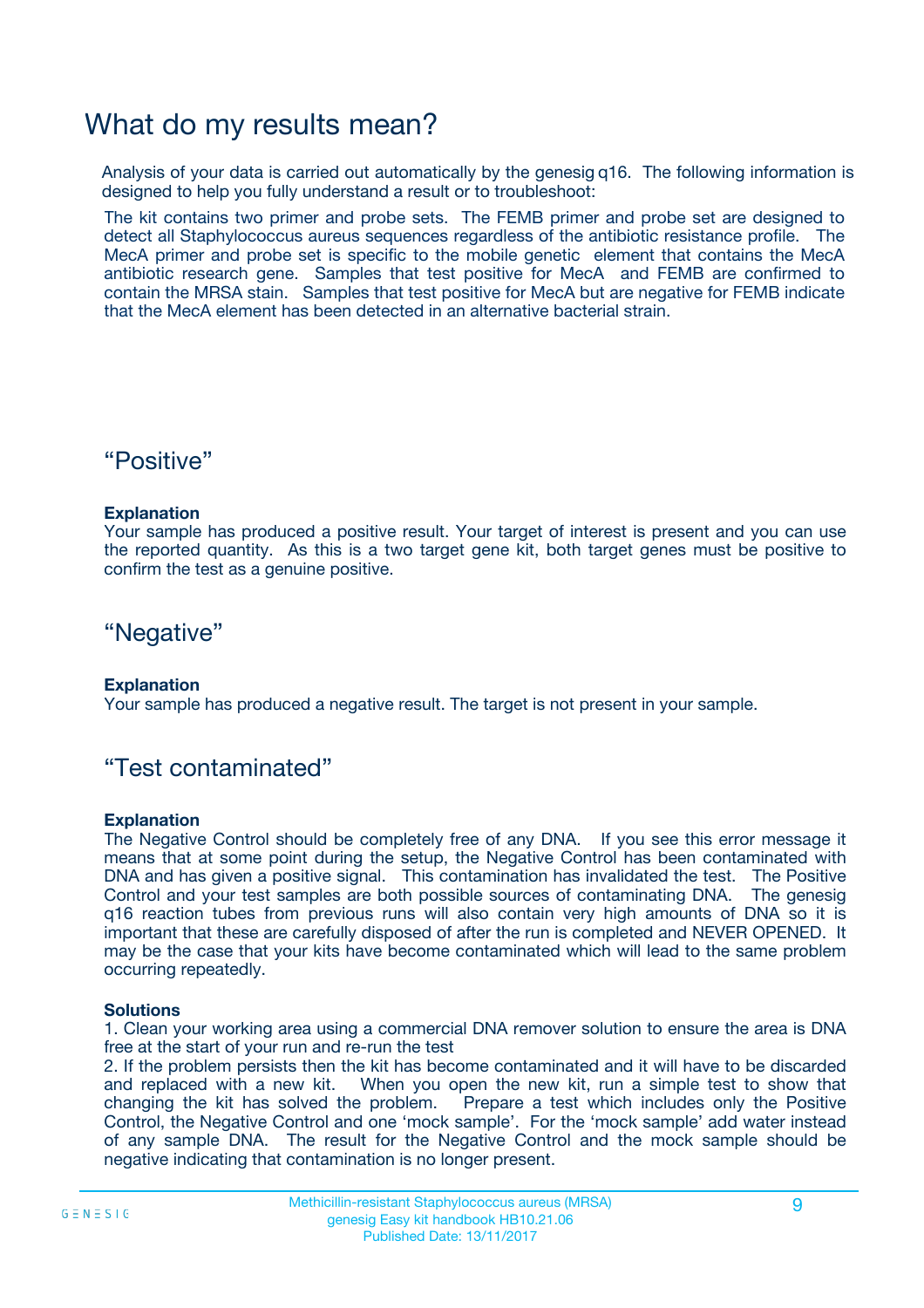#### **Preventive action**

An ideal lab set-up has a 'Clean area' where the test reagents are prepared and a 'sample area' where DNA samples and the Positive Control template are handled. The best workflow involves setting up all the test components (excluding the positive control template) in the clean area and then moving the tests to the sample area for sample and Positive Control addition. If this method is followed then the kit components are always kept away from possible sources of contamination. For extra security the Negative Control can be completely prepared and sealed in the clean area. All work areas should be decontaminated regularly with DNA remover.

### "Sample preparation failed"

#### **Explanation**

The test has failed because the quality of the sample was not high enough. The Internal Extraction Control component identifies whether the sample has been prepared correctly and is of suitable quality. This error message means that this quality control test has failed and the sample quality is not high enough for analysis.

#### **Solutions**

1. Check the sample preparation protocol for any user errors then repeat.

2. Poor quality samples can result from overloading the sample preparation protocol with too much starting material. Try reducing the amount of starting material then repeat.

3. Failing to add the Internal extraction Control DNA to your sample during the sample preparation protocol can also lead to a reported result of "sample preparation failed". Ensure that this step has not been overlooked or forgotten. If your samples are derived from an archive store or from a process separate from your genesig Easy extraction kit; you must add 5µl of Internal Extraction Control DNA into each 0.5ml of your sample to make it suitable for use on the q16.

### "Positive result, poor quality sample"

#### **Explanation**

The test is positive so if you are only interested in obtaining a 'present or absent' answer for your sample then your result is reliable. However, the test contains an Internal Extraction Control component that identifies if the sample is of high quality. This quality control test has failed and the sample is not therefore of high enough quality to accurately calculate the exact copy number of DNA present. If you require quantitative information for your sample then proceed with the solutions below.

#### **Solution**

1. For appropriate solutions, read the "Sample preparation failed" section of this handbook.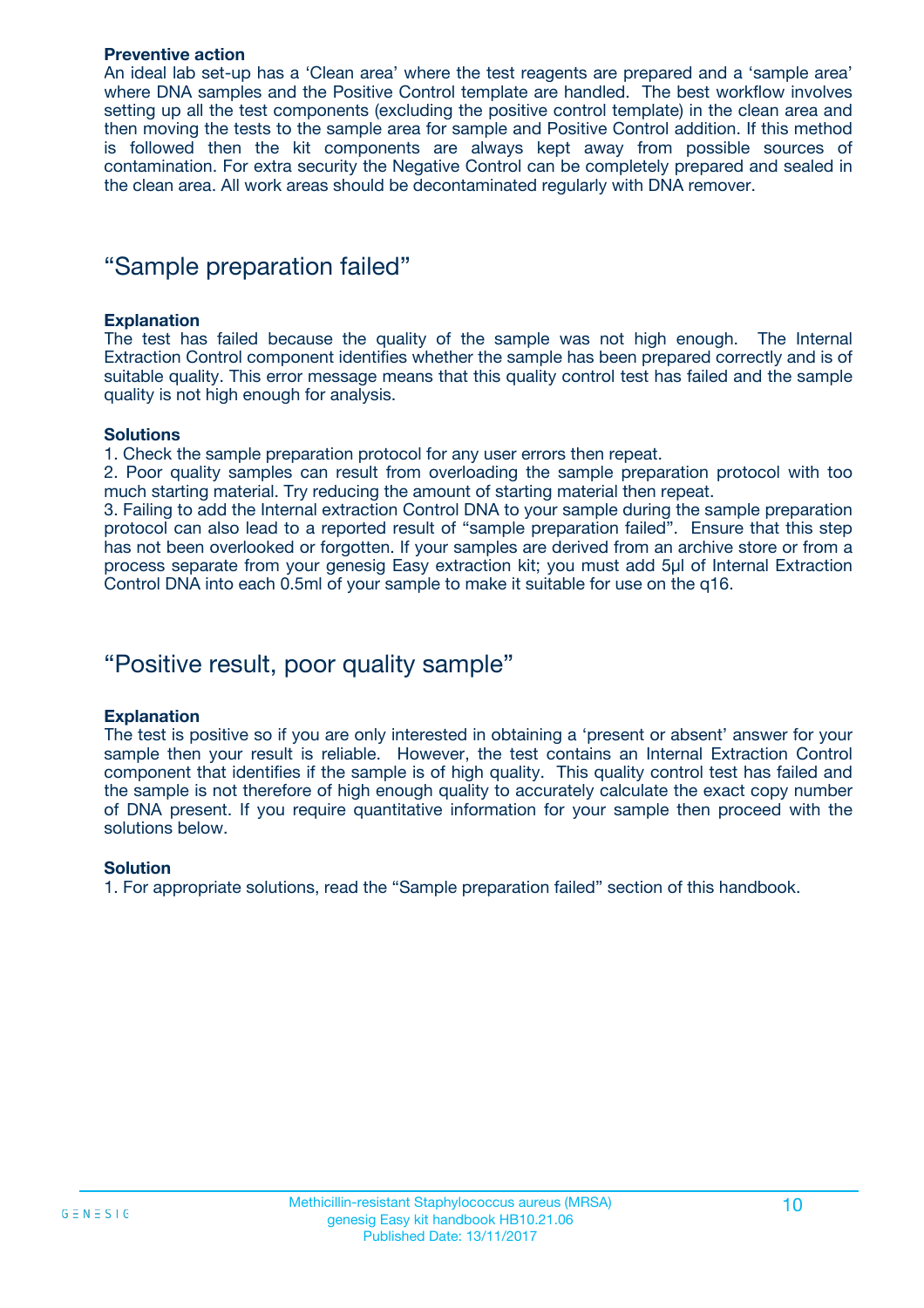### "Test failed"

#### **Explanation**

The test has failed because the Positive Control has not worked. The Positive Control is present to show that all aspects of the test are working correctly together. When this control test fails, the test as a whole is invalidated. This finding indicates that a problem has occurred in the reaction set-up part of the experiment and has nothing to do with sample preparation.

#### **Solutions**

1. Check the entire workflow and test set-up to look for any user errors, then repeat the test e.g. have the right colour pipettes and solutions been used with the correct tubes?

2. Ensure the positive and negative controls are inserted into the correct wells of your q16.

3. A component of the test may have 'gone off' due to handing errors, incorrect storage or exceeding the shelf life. When you open a new kit, run a simple test to show that changing the kit has solved the problem. Prepare a test which includes only the Positive Control, the Negative Control and one 'mock sample'. For the 'mock sample' add internal control template instead of any sample DNA. If the Positive Control works, the mock sample will now be called as a negative result.

### "Test failed and is contaminated"

#### **Explanation**

The Positive Control is indicating test failure, and the Negative Control is indicating test contamination. Please read the "Test Failed" and "Test contamination" sections of this technical support handbook for a further explanation.

#### **Solution**

1. For appropriate solutions, read both the "Test failed" and "Test contaminated" sections of this handbook.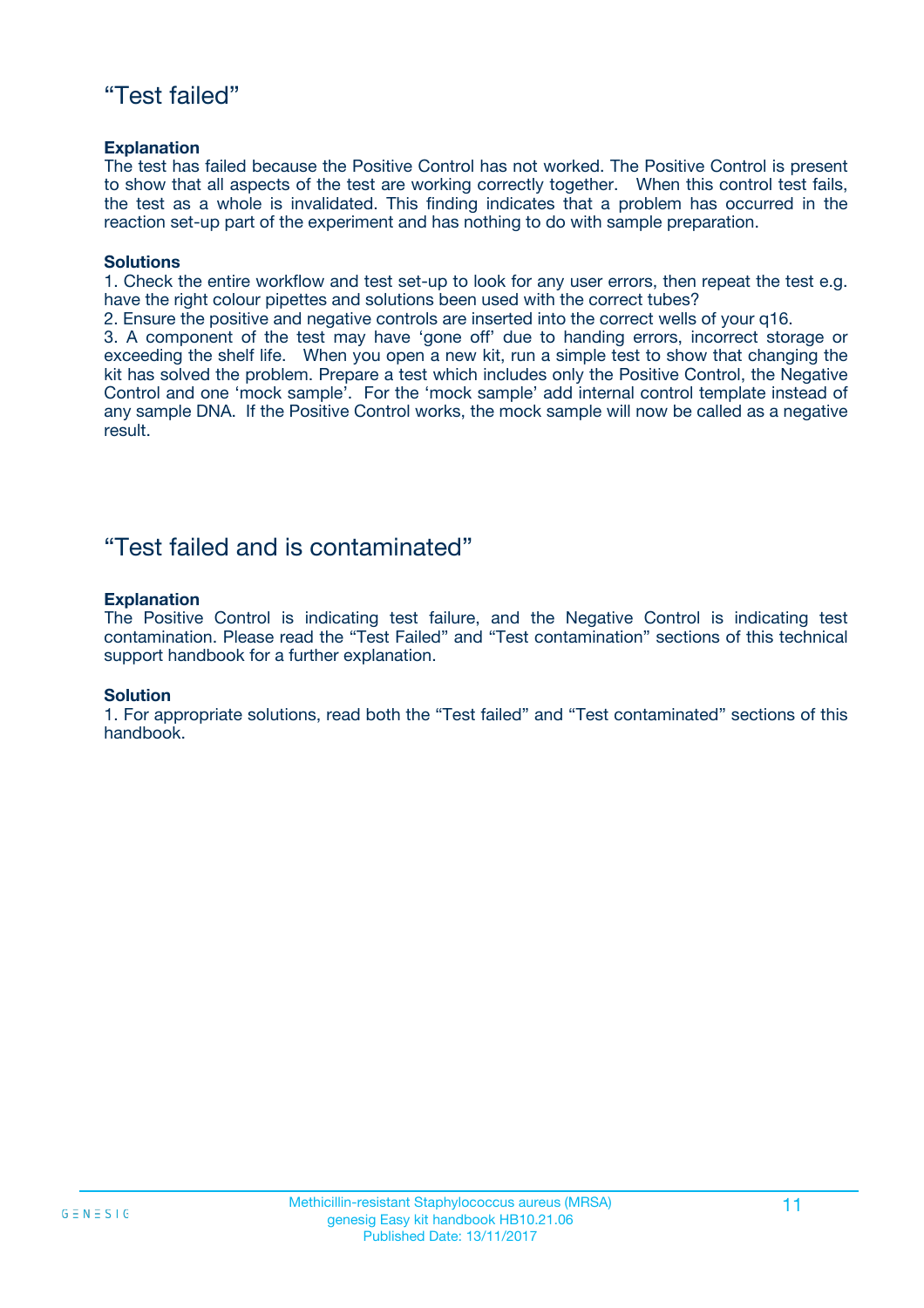### Methicillin-resistant Staphylococcus aureus (MRSA)

Methicillin-resistant Staphylococcus aureus (MRSA) is a specific strain of the Staphylococcus aureus bacterium that has developed antibiotic resistance to all penicillins, including methicillin and other narrow-spectrum β-lactamase-resistant penicillin antibiotics. The resistant strain, MRSA was first discovered in the UK in 1961 and is now widespread, particularly in the hospital setting where it is commonly termed a superbug.

MRSA may also be known as oxacillin-resistant Staphylococcus aureus (ORSA) and multipleresistant Staphylococcus aureus, while non-methicillin resistant strains of S. aureus are sometimes called methicillin-susceptible Staphylococcus aureus (MSSA) if an explicit distinction must be made.

Although MRSA has traditionally been seen as a hospital-associated infection, communityacquired MRSA strains have appeared in recent years, notably in the US and Australia. The abbreviations CA-MRSA (community-associated MRSA) and HA-MRSA (hospital-associated MRSA) are now commonly seen in medical literature.

Methicillin resistance arises by acquisition of a staphylococcal cassette chromosome SCCmec, and is conferred by the mecA gene. Expression of this gene yields PBP2a, a penicillin binding protein with reduced affinity for β-lactam rings (the primary active-site of the β-lactam antibiotics). Some strains of S. aureus over-express β-lactamase and appear to be resistant to oxacillin and, rarely, methicillin despite being mecA-negative. They have slightly raised minimum inhibitory concentrations (MICs) and may thus be described as "minimally resistant". Other strains express modified PBPs (not PBP2) and exhibit varying degrees of β-lactam antibiotic resistance.

Not only are MRSA strains resistant to the usual antibiotics, but a curious interbreeding with community staph has led to an additional worry. Many MRSA isolates found outside of medical facilities, and referred to as CAMRSA (community-acquired MRSA), have acquired the Panton-Valentine leukocidin factor, a gene that produces a series of chemicals that make these MRSA particularly invasive as well as resistant.

#### Reference

J Clin Microbiol. 2002 May;40(5):1821-3.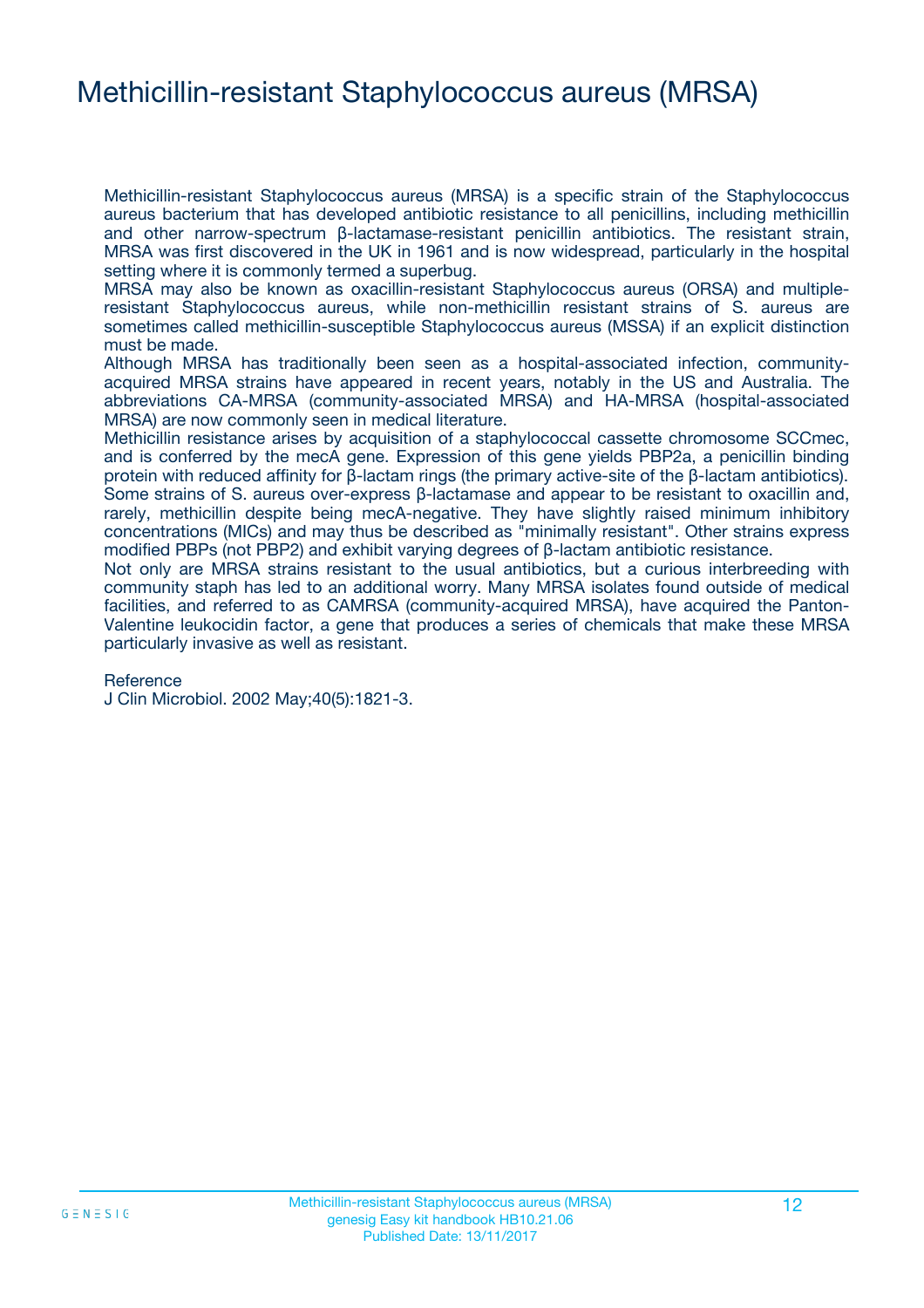## **Specificity**

The Primerdesign genesig Kit for Methicillin-resistant Staphylococcus aureus (MRSA) (MRSA) genomes is designed for the in vitro quantification of MRSA genomes. The kit is designed to have the broadest detection profile possible whilst remaining specific to the MRSA genome.

The primers and probe sequences in this kit have 100% homology with a broad range of MRSA sequences based on a comprehensive bioinformatics analysis.

The mecA gene is a plasmid based gene responsible for antibiotic resistance. FEMB is a chromosomal gene specific to S. aureus. A positive result for both markers has been been validated as a reliable test for MRSA. The primers and probe have 100% homology with all reference sequences in the NCBI data. base including those listed below.

MecA sequence specificity

AM292304, AB266532, AB266531, AB245471, AB245470, AB236888, AY894415, DQ106887, AY786579, AY271717, AB221124, AB221123, AB221122, AB221121, AB221120, AB221119, BA000017, AP006716, CP000046, AM048803, AM048802, CP000255, AJ810121, AJ810120, AB047089, Y14051.1, Y13095.1, Y13096.1, Y00688.1, X52593.1, BA000033, BA000018, AB121219, CP000029, X52592.1, AB063172, AB033763, D86934.2, AB096217, AB063173, AB037671,

FEMB sequence specificity CP000703.1, BA000017.4, CP000046.1, CP000253.1, CP000255.1, X17688.1, X571857.1, BA000033.2, BA000018.3, BX571856.1

If you require further information, or have a specific question about the detection profile of this kit then please send an e.mail to enquiry@primerdesign.co.uk and our bioinformatics team will answer your question.